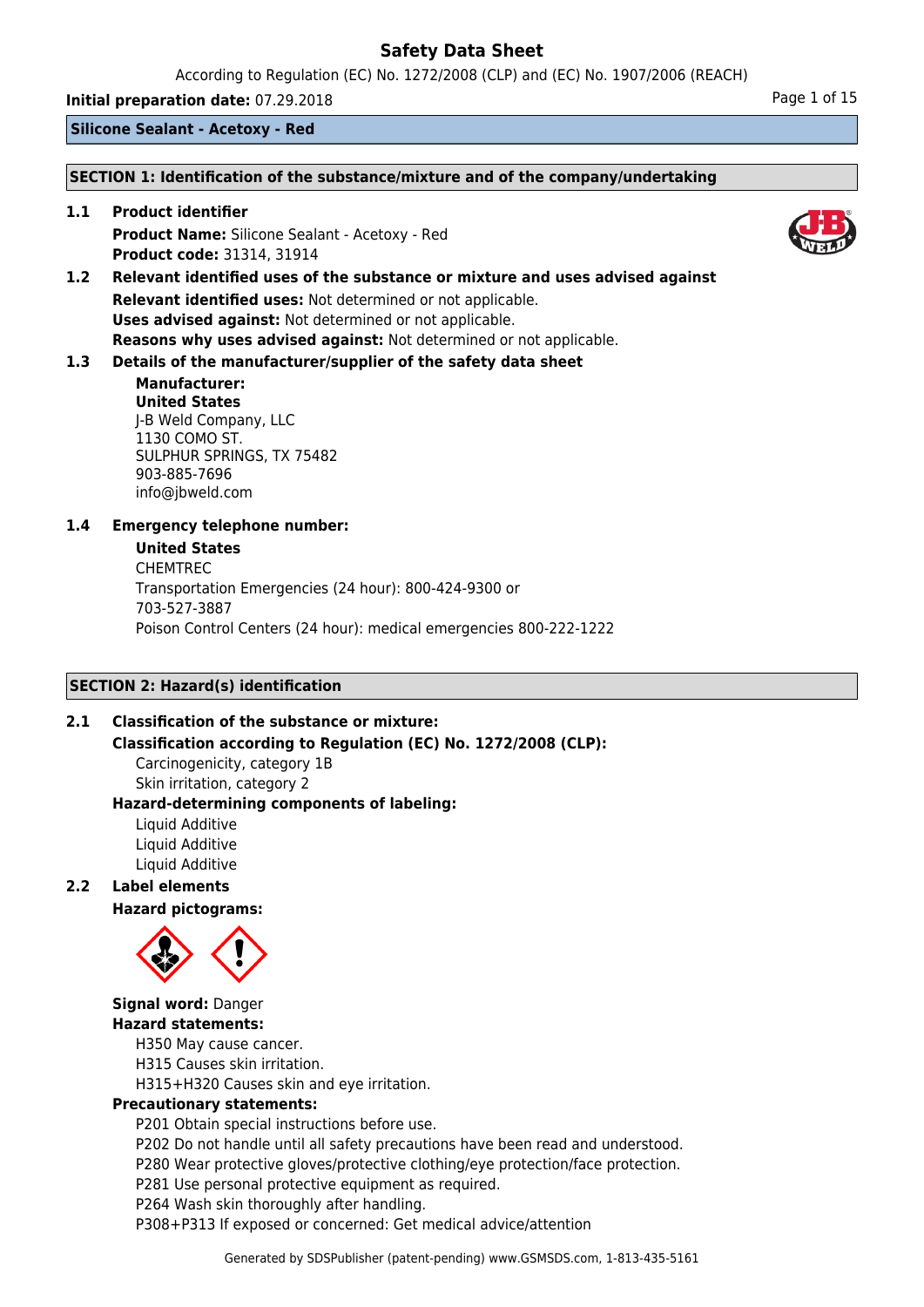According to Regulation (EC) No. 1272/2008 (CLP) and (EC) No. 1907/2006 (REACH)

# **Initial preparation date:** 07.29.2018 **Page 2 of 15**

## **Silicone Sealant - Acetoxy - Red**

P321 Specific treatment (see supplemental first aid instructions on this label).

P362 Take off contaminated clothing and wash before reuse

P302+P352 IF ON SKIN: Wash with plenty of soap and water.

P332+P313 If skin irritation occurs: Get medical advice/attention

P362+P364 Take off contaminated clothing and wash it before reuse.

P405 Store locked up.

P501 Dispose of contents/container in accordance with local regulation.

# **2.3 Other hazards:** None known

# **SECTION 3: Composition/information on ingredients**

**3.1 Substance:** Not applicable.

## **3.2 Mixture:**

| <b>Identification</b>                                | <b>Name</b>       | <b>Classification according to</b><br><b>Regulation (EC) No. 1272/2008</b><br>(CLP) | Weight % |
|------------------------------------------------------|-------------------|-------------------------------------------------------------------------------------|----------|
| CAS number:<br>13463-67-7<br>EC number:<br>236-675-5 | Powder            | Not classified                                                                      | < 5      |
| CAS number:<br>7631-86-9<br>EC number:<br>231-545-4  | Powder Additive   | Not classified                                                                      | < 5      |
| CAS number:<br>1317-65-3<br>EC number:<br>215-279-6  | Powder            | Not classified                                                                      | $35$     |
| CAS number:<br>70131-67-8                            | Resin             | Not classified                                                                      | $90$     |
| CAS number:<br>63148-62-9<br>EC number:<br>613-156-5 | Liquid Additive   | Not classified                                                                      | <10      |
| CAS number:<br>64742-46-7<br>EC number:<br>265-148-2 | Liquid Additive   | Carc. 1B; H350                                                                      | < 10     |
| CAS number:<br>4253-34-3<br>EC number:<br>224-221-9  | Liquid Additive   | Not classified                                                                      | $2$      |
| CAS number:<br>17689-77-9<br>EC number:<br>241-677-4 | Liquid Additive   | Not classified                                                                      | $2$      |
| CAS number:<br>1332-37-2<br>EC number:<br>215-570-8  | Pigment or Powder | Not classified                                                                      | < 5      |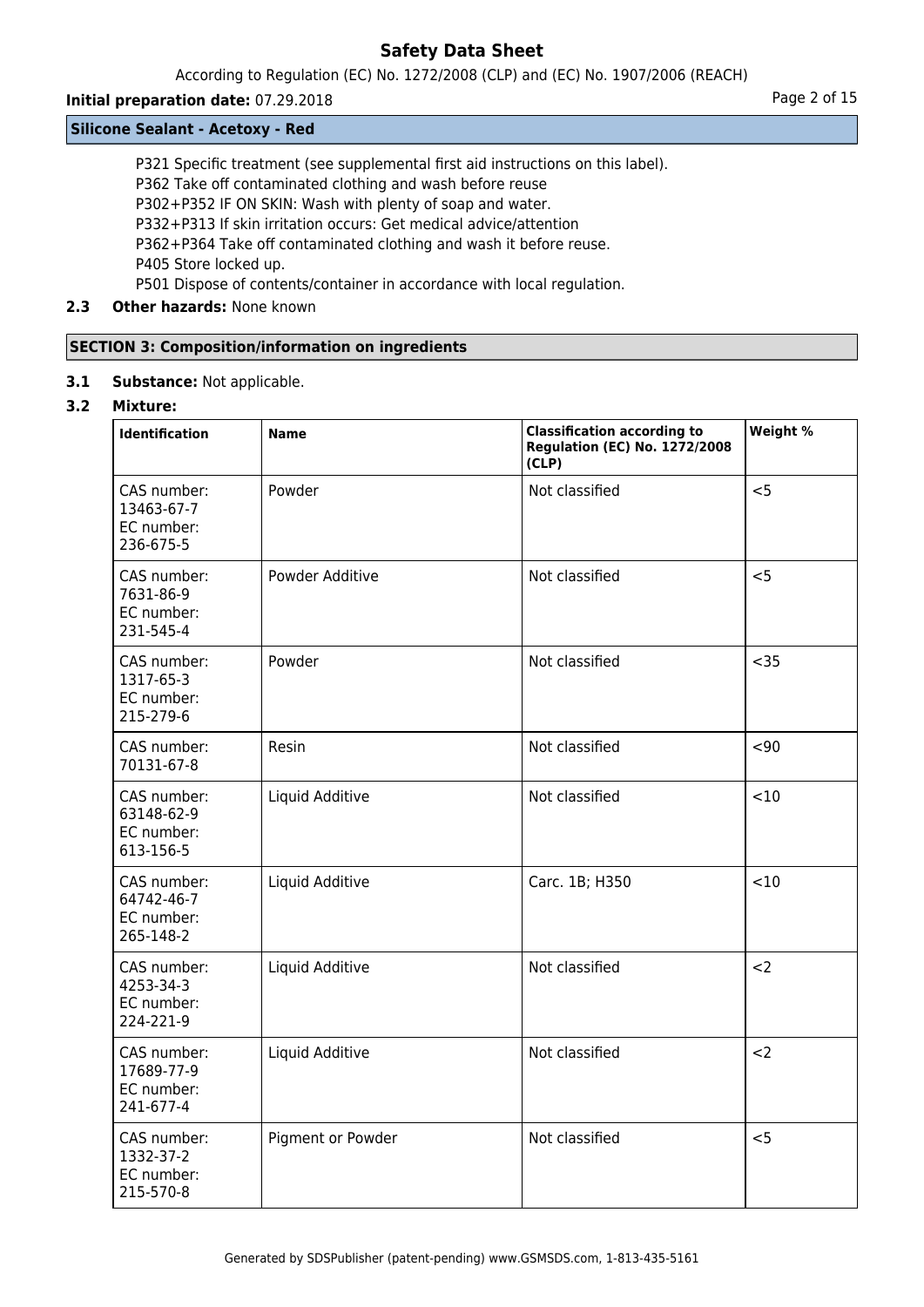According to Regulation (EC) No. 1272/2008 (CLP) and (EC) No. 1907/2006 (REACH)

## **Initial preparation date:** 07.29.2018 **Page 3 of 15** and the page 3 of 15

**Silicone Sealant - Acetoxy - Red**

| CAS number:<br>147-14-8<br>EC number:<br>205-685-1 | Pigment or Powder | Not classified |  |
|----------------------------------------------------|-------------------|----------------|--|

#### **Additional information:**

Although this product contains Titanium Dioxide, the Titanium Dioxide is bound and the particles are not of respirable size.

Carbon black is classified as a carcinogen only in its respirable form. Since the carbon black in this product is not respirable, the product itself is not classified as a carcinogen in the form presented.

## **Full Text of H and EUH statements:** See section 16

#### **SECTION 4: First aid measures**

## **4.1 Description of first aid measures**

## **General notes:**

Not determined or not available.

#### **Following inhalation:**

Loosen clothing as necessary and position individual in a comfortable position Maintain an unobstructed airway

Get medical advice/attention if you feel unwell

## **Following skin contact:**

Rinse affected area with soap and water

If symptoms develop or persist, seek medical attention

Take off all contaminated clothing

Gently blot or brush away excess product

Wash with plenty of lukewarm, gently flowing water

Get medical advice if skin irritation occurs or you feel unwell

## **Following eye contact:**

Rinse/flush exposed eye(s) gently using water for 15-20 minutes If symptoms develop or persist, seek medical attention

#### **Following ingestion:**

Rinse mouth thoroughly

Seek medical attention if irritation, discomfort, or vomiting persists

## **4.2 Most important symptoms and effects, both acute and delayed**

#### **Acute symptoms and effects:**

Not determined or not available.

#### **Delayed symptoms and effects:**

Not determined or not available.

# **4.3 Indication of any immediate medical attention and special treatment needed**

## **Specific treatment:**

Not determined or not available.

#### **Notes for the doctor:**

Not determined or not available

#### **SECTION 5: Firefighting measures**

# **5.1 Extinguishing media**

## **Suitable extinguishing media:**

Use appropriate fire suppression agents for adjacent combustible materials or sources of ignition.

#### **Unsuitable extinguishing media:**

Not determined or not applicable.

#### **5.2 Special hazards arising from the substance or mixture:**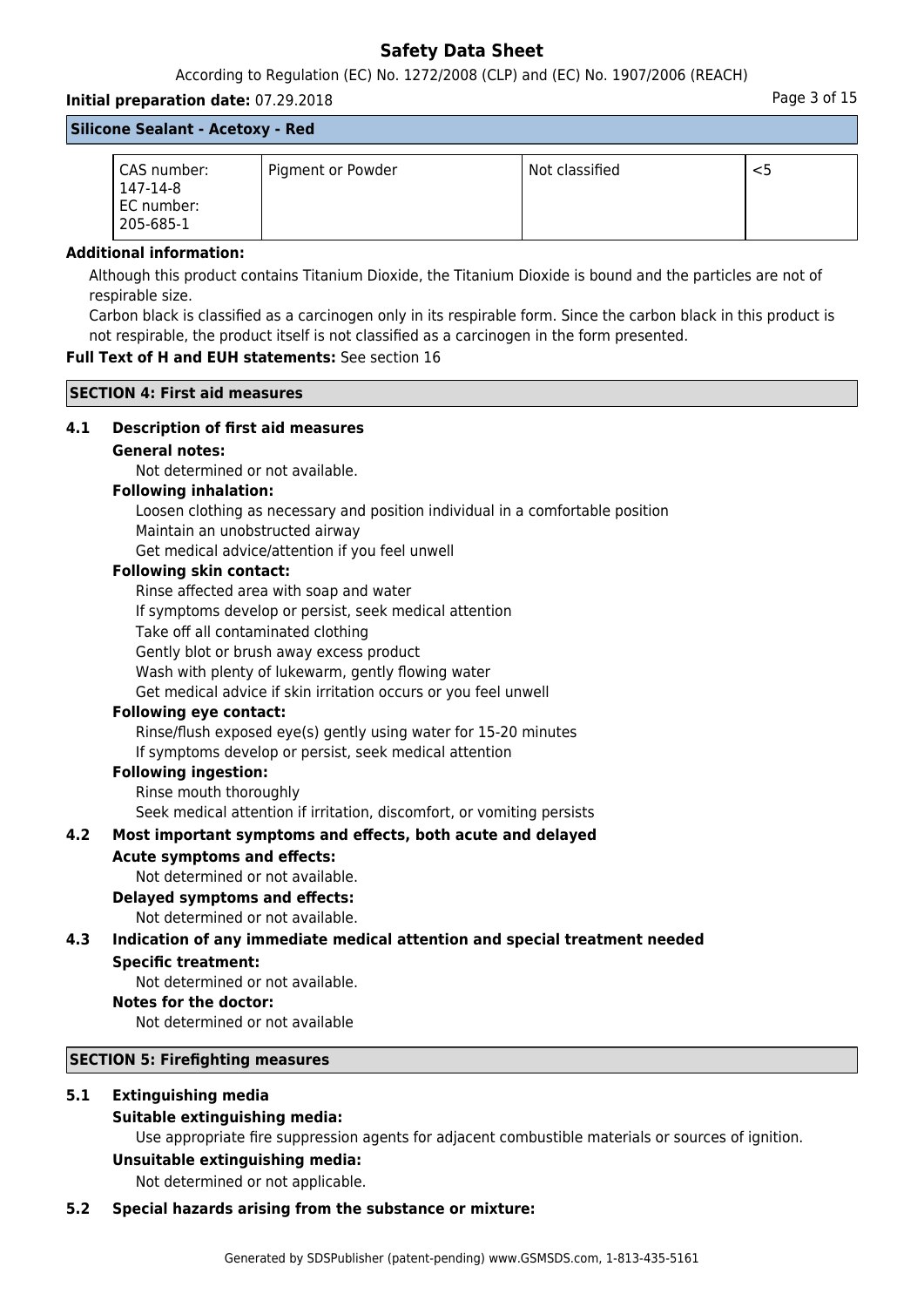According to Regulation (EC) No. 1272/2008 (CLP) and (EC) No. 1907/2006 (REACH)

## **Initial preparation date:** 07.29.2018 **Page 4 of 15**

#### **Silicone Sealant - Acetoxy - Red**

Thermal decomposition can lead to release of irritating gases and vapors.

## **5.3 Advice for firefighters**

#### **Personal protection equipment:**

Use typical firefighting equipment, self-contained breathing apparatus, special tightly sealed suit.

#### **Special precautions:**

Not determined or not applicable.

#### **SECTION 6: Accidental release measures**

#### **6.1 Personal precautions, protective equipment and emergency procedures:**

Ensure adequate ventilation. Ensure air handling systems are operational. Wear protective eye wear, gloves and clothing.

## **6.2 Environmental precautions:**

Should not be released into the environment. Prevent from reaching drains, sewer or waterway.

# **6.3 Methods and material for containment and cleaning up:**

Wear protective eye wear, gloves and clothing. Absorb with non-combustible liquid-binding material (sand, diatomaceus earth (clay), acid binders, universal binders). Dispose of contents / container in accordance with local regulations.

#### **6.4 Reference to other sections:**

Not determined or not applicable.

#### **SECTION 7: Handling and storage**

## **7.1 Precautions for safe handling:**

Use only with adequate ventilation. Avoid breathing mist or vapor. Do not eat, drink, smoke or use personal products when handling chemical substances.

## **7.2 Conditions for safe storage, including any incompatibilities:**

Keep container tightly sealed. Protect from freezing and physical damage.

Store in a cool, well-ventilated area.

## **7.3 Specific end use(s):**

Not determined or not applicable.

## **SECTION 8: Exposure controls/personal protection**







## **8.1 Control parameters**

Only those substances with limit values have been included below.

#### **Occupational Exposure limit values:**

| Country (Legal Basis) | <b>Substance</b> | l Identifier | <b>Permissible concentration</b>                            |
|-----------------------|------------------|--------------|-------------------------------------------------------------|
| l Romania             | Liquid Additive  |              | $\frac{163148-62-9}{8}$   8-Hour TWA: 200 mg/m <sup>3</sup> |
|                       | Liquid Additive  |              | 63148-62-9 15-minute STEL: 300 mg/m <sup>3</sup>            |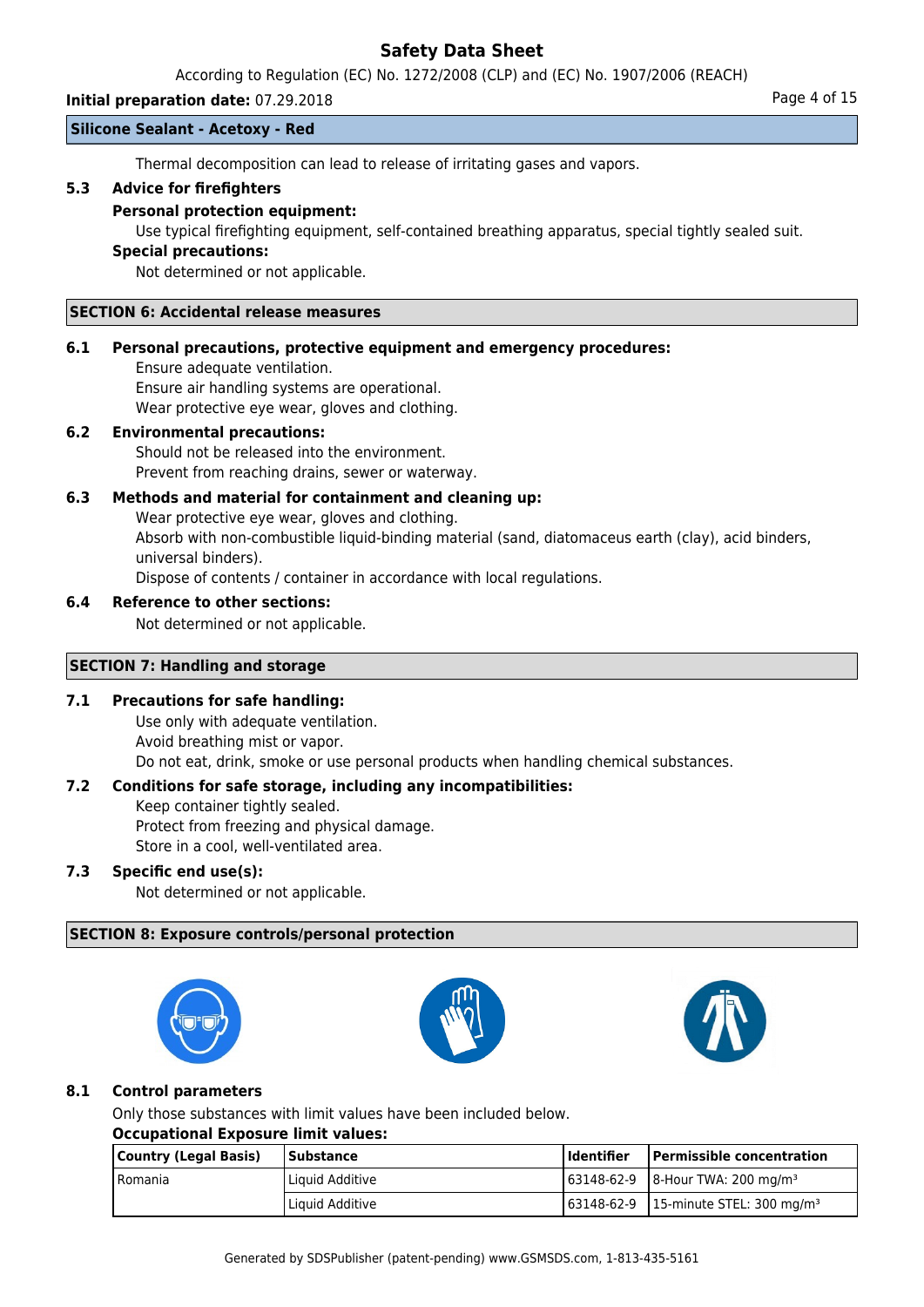# According to Regulation (EC) No. 1272/2008 (CLP) and (EC) No. 1907/2006 (REACH)

# **Initial preparation date:** 07.29.2018 **Page 1 and 2018** Page 5 of 15

| <b>Country (Legal Basis)</b> | <b>Substance</b>  | Identifier | <b>Permissible concentration</b>                                                                                                                                 |
|------------------------------|-------------------|------------|------------------------------------------------------------------------------------------------------------------------------------------------------------------|
|                              | Powder            | 1317-65-3  | TWA 8-hr: 10 mg/m <sup>3</sup>                                                                                                                                   |
|                              | Powder            | 13463-67-7 | OEL: TWA 10.0 mg/m <sup>3</sup> 8-hr                                                                                                                             |
|                              | Powder            | 13463-67-7 | OEL: STEL 15 mg/m <sup>3</sup> 15-min                                                                                                                            |
|                              | Liquid Additive   | 64742-46-7 | 8-hour TWA: 5 mg/m <sup>3</sup> (Mineral<br>oils)                                                                                                                |
|                              | Liquid Additive   | 64742-46-7 | 15-minute STEL: 10 mg/m <sup>3</sup><br>(Mineral oils)                                                                                                           |
|                              | Liquid Additive   | 64742-46-7 | 8-hour TWA: 100 mg/m <sup>3</sup> [Solvent<br>naphtha (coal tar)]                                                                                                |
|                              | Liquid Additive   | 64742-46-7 | 15-minute STEL: 200 mg/m <sup>3</sup><br>[Solvent naphtha (coal tar)]                                                                                            |
| <b>Bulgaria</b>              | Liquid Additive   | 64742-46-7 | TWA: 5.0 mg/m <sup>3</sup> (Oil - mineral,<br>petroleum)                                                                                                         |
|                              | Powder            | 1317-65-3  | TWA: 10 mg/m <sup>3</sup>                                                                                                                                        |
|                              | Powder Additive   | 7631-86-9  | TWA: 0.07 mg/m <sup>3</sup> (Free silicon<br>dioxide, amorphous, synthetic<br>from condensation and<br>electrothermal processes,<br>respirable fraction)         |
|                              | Powder            | 13463-67-7 | OEL: TWA 10.0 mg/m <sup>3</sup><br>(Respirable dust)                                                                                                             |
|                              | Powder Additive   | 7631-86-9  | TWA: 4 mg/m <sup>3</sup> ( Free silicon<br>dioxide, amorphous and<br>crystalline, from natural<br>sedimentation (opal, chalcedony,<br>etc.), inhalable fraction) |
|                              | Powder Additive   | 7631-86-9  | TWA: 10 mg/m <sup>3</sup> (Free silicon<br>dioxide, amorphous, synthetic<br>from condensation and<br>electrothermal processes,<br>inhalable fraction)            |
|                              | Powder Additive   | 7631-86-9  | TWA: 1 mg/m <sup>3</sup> (Free silicon<br>dioxide, amorphous and<br>crystalline, from natural<br>sedimentation (opal, chalcedony,<br>etc.), respirable fraction) |
| Czech Republic               | Liquid Additive   | 64742-46-7 | 8-hour TWA: 5 mg/m <sup>3</sup> (Mineral<br>oils, aerosol)                                                                                                       |
|                              | Liquid Additive   | 64742-46-7 | Ceiling limit (NPK-P): 10 mg/m <sup>3</sup><br>(Mineral oils, aerosol)                                                                                           |
|                              | Powder            | 1317-65-3  | TWA 8-hr: 10 mg/m <sup>3</sup>                                                                                                                                   |
|                              | Powder Additive   | 7631-86-9  | 8-hour TWA: 4.0 mg/m <sup>3</sup> (dust)                                                                                                                         |
| Hungary                      | Pigment or Powder | 147-14-8   | 8-hour TWA (AK Value): 1 mg/m <sup>3</sup>                                                                                                                       |
|                              | Pigment or Powder | 147-14-8   | 60-minute STEL (CK Value): 4<br>mg/m <sup>3</sup>                                                                                                                |
|                              | Liquid Additive   | 64742-46-7 | Ceiling Limit (MK Value): 5<br>mg/m <sup>3</sup> [Oil smog (mineral oil)]                                                                                        |
|                              | Powder            | 1317-65-3  | ÁK Value TWA 8-hr: 221 mg/m <sup>3</sup> ;<br>CK Value STEL 60-min 442<br>mg/m <sup>3</sup>                                                                      |
| Latvia                       | Pigment or Powder | 147-14-8   | 8-hour TWA: 5 mg/m <sup>3</sup>                                                                                                                                  |
|                              | Liquid Additive   | 64742-46-7 | 8-hour TWA: 10 mg/m <sup>3</sup> (Naphtha)                                                                                                                       |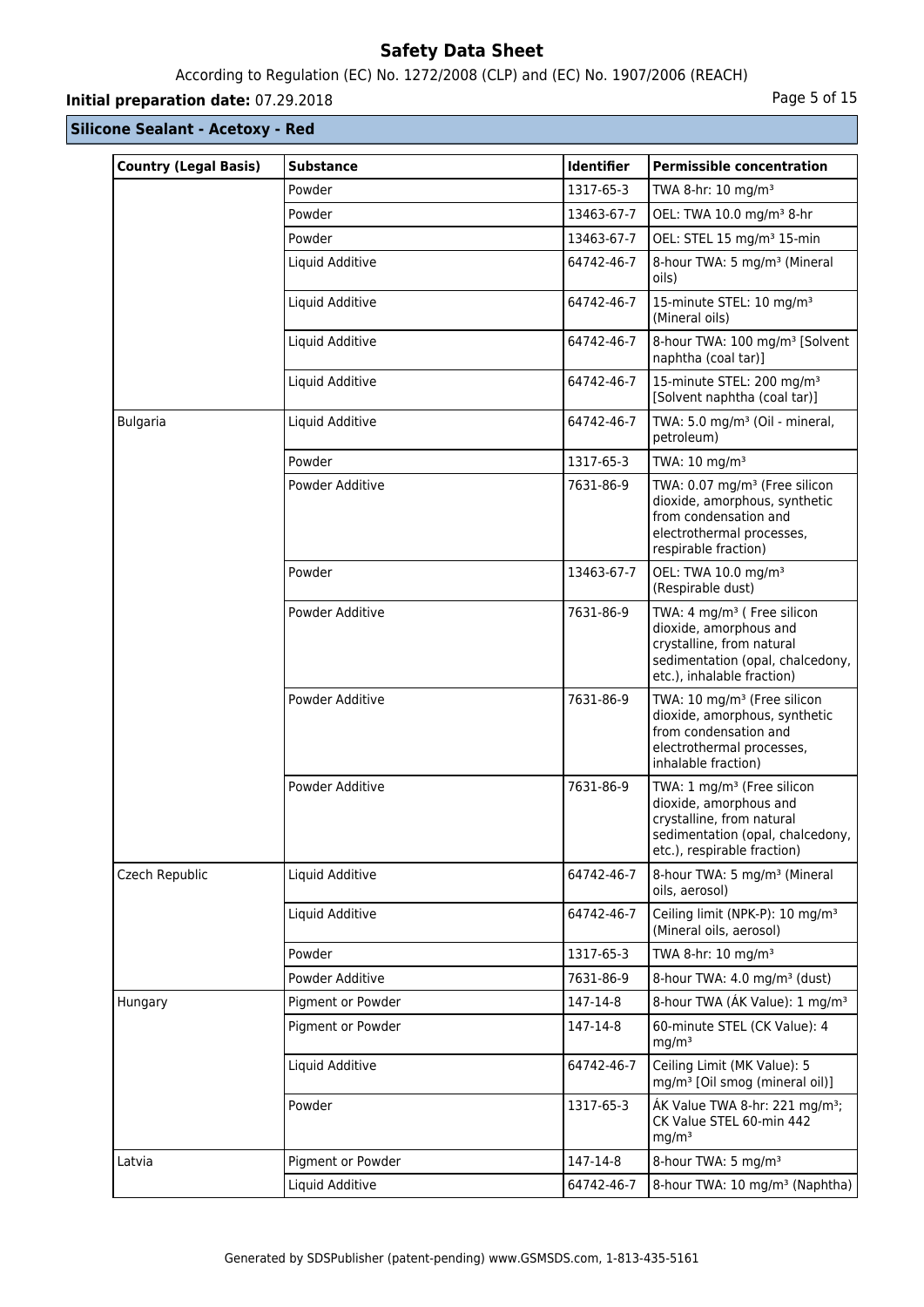# According to Regulation (EC) No. 1272/2008 (CLP) and (EC) No. 1907/2006 (REACH)

# **Initial preparation date:** 07.29.2018 **Page 6 of 15**

| <b>Country (Legal Basis)</b> | <b>Substance</b>  | <b>Identifier</b> | <b>Permissible concentration</b>                                                                                      |
|------------------------------|-------------------|-------------------|-----------------------------------------------------------------------------------------------------------------------|
|                              | Liquid Additive   | 64742-46-7        | 8-hour TWA: 100 mg/m <sup>3</sup><br>(Petroleum benzin)                                                               |
|                              | Powder            | 13463-67-7        | OEL: TWA 10.0 mg/m <sup>3</sup> 8-hr                                                                                  |
|                              | Powder Additive   | 7631-86-9         | 8-hour TWA: 1 mg/m <sup>3</sup>                                                                                       |
| Estonia                      | Liquid Additive   | 64742-46-7        | 8-hour TWA: 1 mg/m <sup>3</sup> [Oil<br>(naphtha) vapors]                                                             |
|                              | Powder            | 1317-65-3         | TWA 8-hr: 10 mg/m <sup>3</sup> ; 5 mg/m <sup>3</sup><br>(Fine dust)                                                   |
|                              | Powder            | 13463-67-7        | OEL: TWA 5 mg/m <sup>3</sup> 8-hr                                                                                     |
|                              | Powder Additive   | 7631-86-9         | 8-hour TWA: 2 mg/m <sup>3</sup> (fine dust)                                                                           |
| Lithuania                    | Pigment or Powder | 147-14-8          | 8-hour TWA: 5 mg/m <sup>3</sup>                                                                                       |
|                              | Liquid Additive   | 64742-46-7        | 8-hour TWA: 1 mg/m <sup>3</sup> (Oil mist,<br>including smoke)                                                        |
|                              | Liquid Additive   | 64742-46-7        | 15-minute STEL: 3 mg/m <sup>3</sup> (Oil<br>mist, including smoke)                                                    |
|                              | Liquid Additive   | 64742-46-7        | 8-hour TWA: 180 mg/m <sup>3</sup> (50<br>ppm) [Petrol ether (industrial) -<br>hexane based]                           |
|                              | Liquid Additive   | 64742-46-7        | 15-minute STEL: 250 mg/m <sup>3</sup> (75<br>ppm) [Petrol ether (industrial) -<br>hexane based]                       |
|                              | Powder            | 13463-67-7        | OEL: TWA 5 mg/m <sup>3</sup> 8-hr                                                                                     |
|                              | Liquid Additive   | 64742-46-7        | 8-hour TWA: 800 mg/m <sup>3</sup> (200<br>ppm) [Petrol ether (industrial) -<br>heptane based (< 5% n-hexane)]         |
|                              | Liquid Additive   | 64742-46-7        | 15-minute STEL: 1200 mg/m <sup>3</sup><br>(300 ppm) [Petrol ether<br>(industrial) - heptane based (<<br>5% n-hexane)] |
|                              | Liquid Additive   | 64742-46-7        | 8-hour TWA: 900 mg/m <sup>3</sup> (200<br>ppm) [Petrol ether (industrial) -<br>octane based]                          |
|                              | Liquid Additive   | 64742-46-7        | 15-minute STEL: 1400 mg/m <sup>3</sup><br>(300 ppm) [Petrol ether<br>(industrial) - octane based]                     |
| Slovenia                     | Pigment or Powder | 147-14-8          | 8-hour TWA: 1 mg/m <sup>3</sup>                                                                                       |
|                              | Pigment or Powder | 147-14-8          | STEL: $4 \text{ mg/m}^3$                                                                                              |
|                              | Powder Additive   | 7631-86-9         | 8-hour TWA: 4 mg/m <sup>3</sup> (Silica,<br>inhalable fraction)                                                       |
| Croatia                      | Powder            | 1317-65-3         | TWA 8-hr: 10 mg/m <sup>3</sup> (Total dust);<br>4 mg/m <sup>3</sup> (Respirable dust)                                 |
|                              | Powder            | 13463-67-7        | OEL: TWA 10.0 mg/m <sup>3</sup> (Total<br>dust) 15-min                                                                |
|                              | Powder            | 13463-67-7        | OEL: TWA 4.0 mg/m <sup>3</sup> (Respirable<br>dust) 15-min                                                            |
|                              | Powder Additive   | 7631-86-9         | Maximum (8 hr) allowable<br>concentration: 6 mg/m <sup>3</sup> (Total<br>dust)                                        |
|                              | Powder Additive   | 7631-86-9         | Maximum (8 hr) allowable<br>concentration: 2.4 mg/m <sup>3</sup><br>(Respirable dust)                                 |
| Cyprus                       | Powder            | 13463-67-7        | OEL: TWA 10.0 mg/m <sup>3</sup> 8-hr                                                                                  |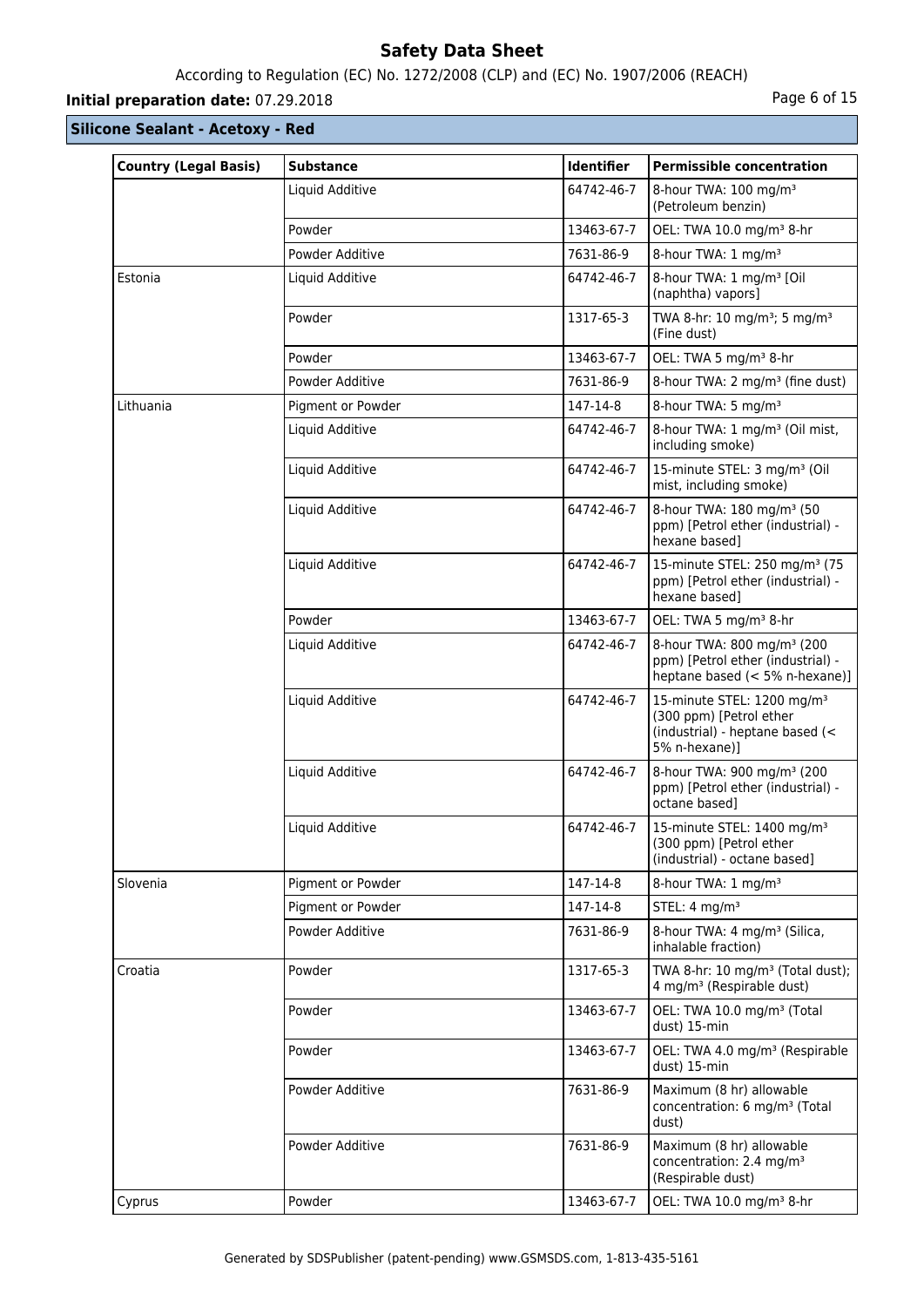# According to Regulation (EC) No. 1272/2008 (CLP) and (EC) No. 1907/2006 (REACH)

# **Initial preparation date:** 07.29.2018 **Page 7 of 15**

| <b>Country (Legal Basis)</b> | <b>Substance</b>  | Identifier | <b>Permissible concentration</b>                                                                                                              |
|------------------------------|-------------------|------------|-----------------------------------------------------------------------------------------------------------------------------------------------|
|                              | Powder Additive   | 7631-86-9  | 8-hour TWA: 5 mg/m <sup>3</sup> (Silicon<br>dioxide (amorphous) (particles ><br>5 micrometers))                                               |
|                              | Powder Additive   | 7631-86-9  | 8-hour TWA: 2 mg/m <sup>3</sup> (Silicon<br>dioxide (amorphous) (particles ><br>5 micrometers))                                               |
| Finland                      | Pigment or Powder | 147-14-8   | 8-hour limit: 0.02 mg/m <sup>3</sup>                                                                                                          |
|                              | Powder            | 1317-65-3  | TWA 8-hr: 10 mg/m <sup>3</sup>                                                                                                                |
|                              | Powder            | 13463-67-7 | OEL: TWA 10.0 mg/m <sup>3</sup> 8-hr                                                                                                          |
|                              | Powder Additive   | 7631-86-9  | 8-hour limit: 5 mg/m <sup>3</sup>                                                                                                             |
|                              | Liquid Additive   | 64742-46-7 | 8-hour limit: 5 mg/m <sup>3</sup>                                                                                                             |
| Austria                      | Pigment or Powder | 147-14-8   | MAK TWA: 0.1 mg/m <sup>3</sup>                                                                                                                |
|                              | Pigment or Powder | 147-14-8   | MAK STEL: 0.4 mg/m <sup>3</sup>                                                                                                               |
|                              | Powder            | 13463-67-7 | OEL: TWA 5 mg/m <sup>3</sup>                                                                                                                  |
|                              | Powder            | 13463-67-7 | OEL: STEL 10 mg/m <sup>3</sup>                                                                                                                |
|                              | Powder Additive   | 7631-86-9  | TWA: $4 \text{ mg/m}^3$                                                                                                                       |
| Italy                        | Pigment or Powder | 147-14-8   | 8-hour TWA: 0.2 mg/m <sup>3</sup>                                                                                                             |
|                              | Powder            | 13463-67-7 | OEL: TWA 10.0 mg/m <sup>3</sup> 8-hr                                                                                                          |
|                              | Liquid Additive   | 64742-46-7 | 8-hour TWA: 5 mg/m <sup>3</sup> (Mineral<br>oil, excluding metal working<br>fluids, pure, highly and severely<br>refined; Inhalable fraction) |
| Slovakia                     | Powder            | 1317-65-3  | NPEL TWA 8-hr: 10 mg/m <sup>3</sup>                                                                                                           |
|                              | Powder            | 13463-67-7 | OEL: TWA (NPEL) 5 mg/m <sup>3</sup> 8-hr                                                                                                      |
|                              | Powder Additive   | 7631-86-9  | 8-hour TWA (NPEL): 4 mg/m <sup>3</sup><br>(Silica, amorphous (heat and wet<br>processes, unfired diatomaceous<br>earth, diatomite))           |
|                              | Powder Additive   | 7631-86-9  | 8-hour TWA (NPEL): 0.3 mg/m <sup>3</sup><br>(Silica, amorphous (fused silica,<br>fused silica, fumes, burnt<br>diatomaceous earth))           |
|                              | Liquid Additive   | 64742-46-7 | 8-hour TWA (NPEL): 5 ppm (1<br>mg/m <sup>3</sup> ) [Liquid mineral oil mist,<br>fumes]                                                        |
|                              | Liquid Additive   | 64742-46-7 | 15-minute STEL (NPEL): 15 ppm<br>(3 mg/m <sup>3</sup> ) [Liquid mineral oil<br>mist, fumes]                                                   |
| Belgium                      | Powder            | 1317-65-3  | TWA 8-hr: 10 mg/m <sup>3</sup>                                                                                                                |
|                              | Powder            | 13463-67-7 | OEL: TWA 10.0 mg/m <sup>3</sup> 8-hr                                                                                                          |
|                              | Powder Additive   | 7631-86-9  | 8-hour TWA: 10 mg/m <sup>3</sup>                                                                                                              |
|                              | Liquid Additive   | 64742-46-7 | 8-hour TWA: 5 mg/m <sup>3</sup> [Mineral<br>oils (mist)]                                                                                      |
|                              | Liquid Additive   | 64742-46-7 | 15-minute STEL: 10 mg/m <sup>3</sup><br>[Mineral oils (mist)]                                                                                 |
| Poland                       | Powder            | 13463-67-7 | OEL: TWA (NDS) 10.0 mg/m <sup>3</sup> 8-hr                                                                                                    |
|                              | Liquid Additive   | 64742-46-7 | 8-hour TWA (NDS): 500 mg/m <sup>3</sup><br>(Benzine, extraction)                                                                              |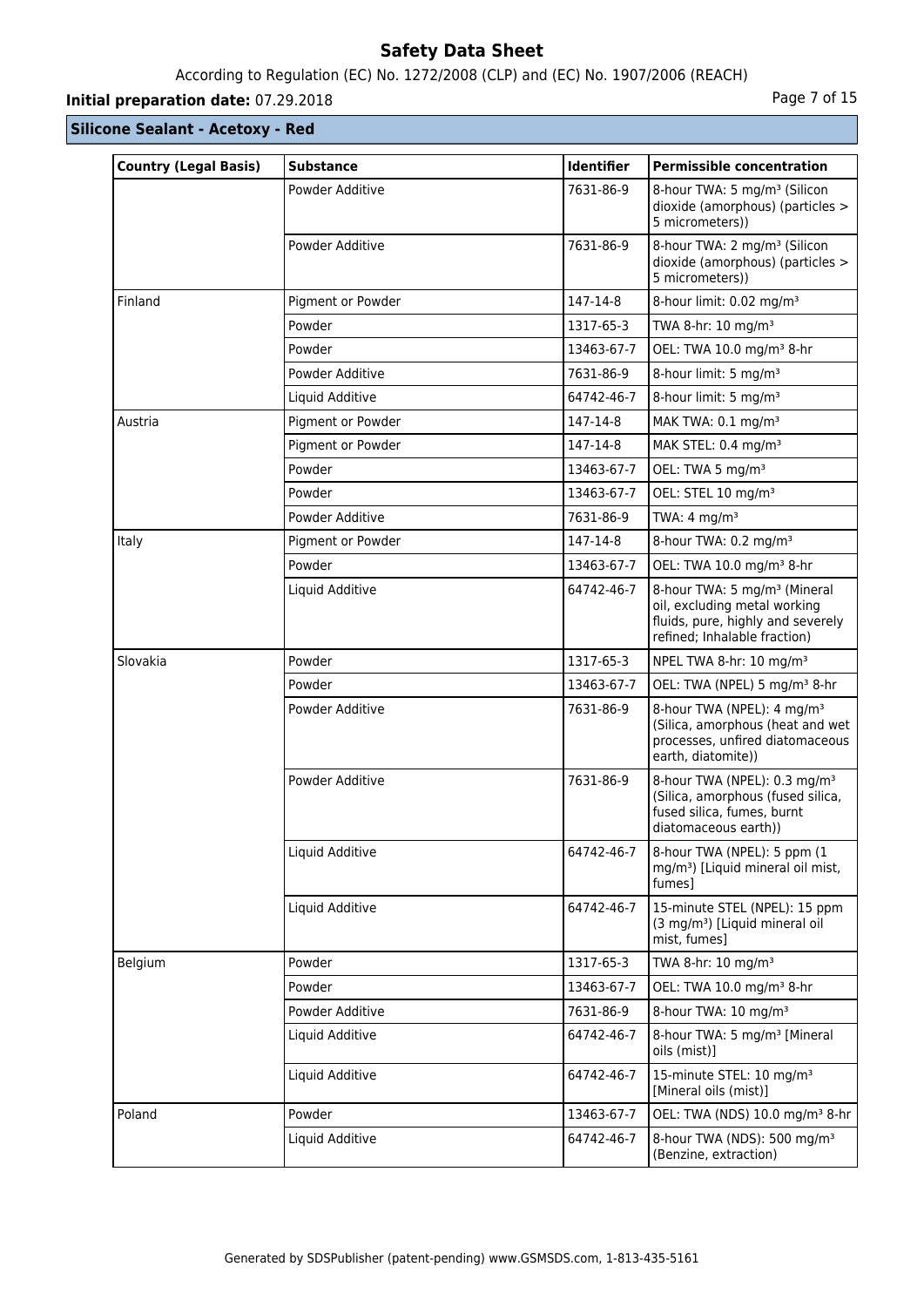# According to Regulation (EC) No. 1272/2008 (CLP) and (EC) No. 1907/2006 (REACH)

# **Initial preparation date:** 07.29.2018 **Page 8 of 15**

| <b>Country (Legal Basis)</b> | <b>Substance</b> | <b>Identifier</b> | <b>Permissible concentration</b>                                                                                                                                     |
|------------------------------|------------------|-------------------|----------------------------------------------------------------------------------------------------------------------------------------------------------------------|
|                              | Powder Additive  | 7631-86-9         | 8-hour TWA (NDS): 10 mg/m <sup>3</sup><br>(Dusts of amorphous and<br>synthetic silicas, amorphous<br>synthetic silica (precipitated and<br>gel), inhalable fraction) |
|                              | Powder Additive  | 7631-86-9         | 8-hour TWA (NDS): 2 mg/m <sup>3</sup><br>(Dusts of amorphous and<br>synthetic silicas, amorphous<br>synthetic silica (precipitated and<br>gel), respirable fraction) |
|                              | Liquid Additive  | 64742-46-7        | 15-minute STEL (NDSCh): 1500<br>mg/m <sup>3</sup> (Benzine, extraction)                                                                                              |
|                              | Liquid Additive  | 64742-46-7        | 8-hour TWA (NDS): 5 mg/m <sup>3</sup><br>(Highly refined mineral oils with<br>the exception of cutting fluids,<br>Inhalable fraction)                                |
| France                       | Powder           | 1317-65-3         | VME TWA: 10 mg/m <sup>3</sup>                                                                                                                                        |
|                              | Powder           | 13463-67-7        | OEL: (VME) 10 mg/m <sup>3</sup>                                                                                                                                      |
| Greece                       | Powder           | 1317-65-3         | TWA 8-hr: 10 mg/m <sup>3</sup> (Inhalable<br>dust); 5 mg/m <sup>3</sup> (Respirable dust)                                                                            |
|                              | Powder           | 13463-67-7        | OEL: TWA 10.0 mg/m <sup>3</sup> (Inhalable)<br>8-hr                                                                                                                  |
|                              | Powder           | 13463-67-7        | OEL: TWA 5.0 mg/m <sup>3</sup> (Respirable<br>dust) 8-hr                                                                                                             |
|                              | Liquid Additive  | 64742-46-7        | 8-hour TWA: 5 mg/m <sup>3</sup> [Paraffin oil]<br>$(mist)$ ]                                                                                                         |
| Ireland                      | Powder           | 1317-65-3         | TWA 8-hr: 10 mg/m <sup>3</sup> (Total dust);<br>4 mg/m <sup>3</sup> (Respirable dust)                                                                                |
|                              | Powder           | 13463-67-7        | OEL: TWA 10.0 mg/m <sup>3</sup> (Inhalable<br>dust) 8-hr                                                                                                             |
|                              | Powder Additive  | 7631-86-9         | 8-hour OEL (TWA): 6 mg/m <sup>3</sup><br>(Silica, amorphous, Total<br>inhalable dust)                                                                                |
|                              | Powder           | 13463-67-7        | OEL: TWA 4.0 mg/m <sup>3</sup> (Respirable<br>dust) 8-hr                                                                                                             |
|                              | Powder Additive  | 7631-86-9         | 8-hour OEL (TWA): 2.4 mg/m <sup>3</sup><br>(Silica, amorphous, Respirable<br>dust)                                                                                   |
|                              | Liquid Additive  | 64742-46-7        | 8-hour OEL (TWA): 5 mg/m <sup>3</sup><br>(Mineral oil, pure, highly and<br>severely refined; Inhalable<br>fraction)                                                  |
| United Kingdom               | Powder           | 1317-65-3         | TWA 8-hr: 10 mg/m <sup>3</sup> (Total dust);<br>4 mg/m <sup>3</sup> (Respirable dust)                                                                                |
|                              | Powder Additive  | 7631-86-9         | TWA: 6 mg/m <sup>3</sup> (Silica,<br>amorphous, inhalable dust)                                                                                                      |
|                              | Powder Additive  | 7631-86-9         | TWA: 2.4 mg/m <sup>3</sup> (Silica,<br>amorphous, respirable dust)                                                                                                   |
|                              | Powder           | 13463-67-7        | OEL: TWA 10.0 mg/m <sup>3</sup> (Total<br>dust)                                                                                                                      |
|                              | Powder           | 13463-67-7        | OEL: TWA 4.0 mg/m <sup>3</sup> (Respirable<br>dust)                                                                                                                  |
| Denmark                      | Powder           | 13463-67-7        | OEL: TWA 6.0 mg/m <sup>3</sup>                                                                                                                                       |
|                              | Liquid Additive  | 64742-46-7        | TWA: $1 \text{ mg/m}^3$                                                                                                                                              |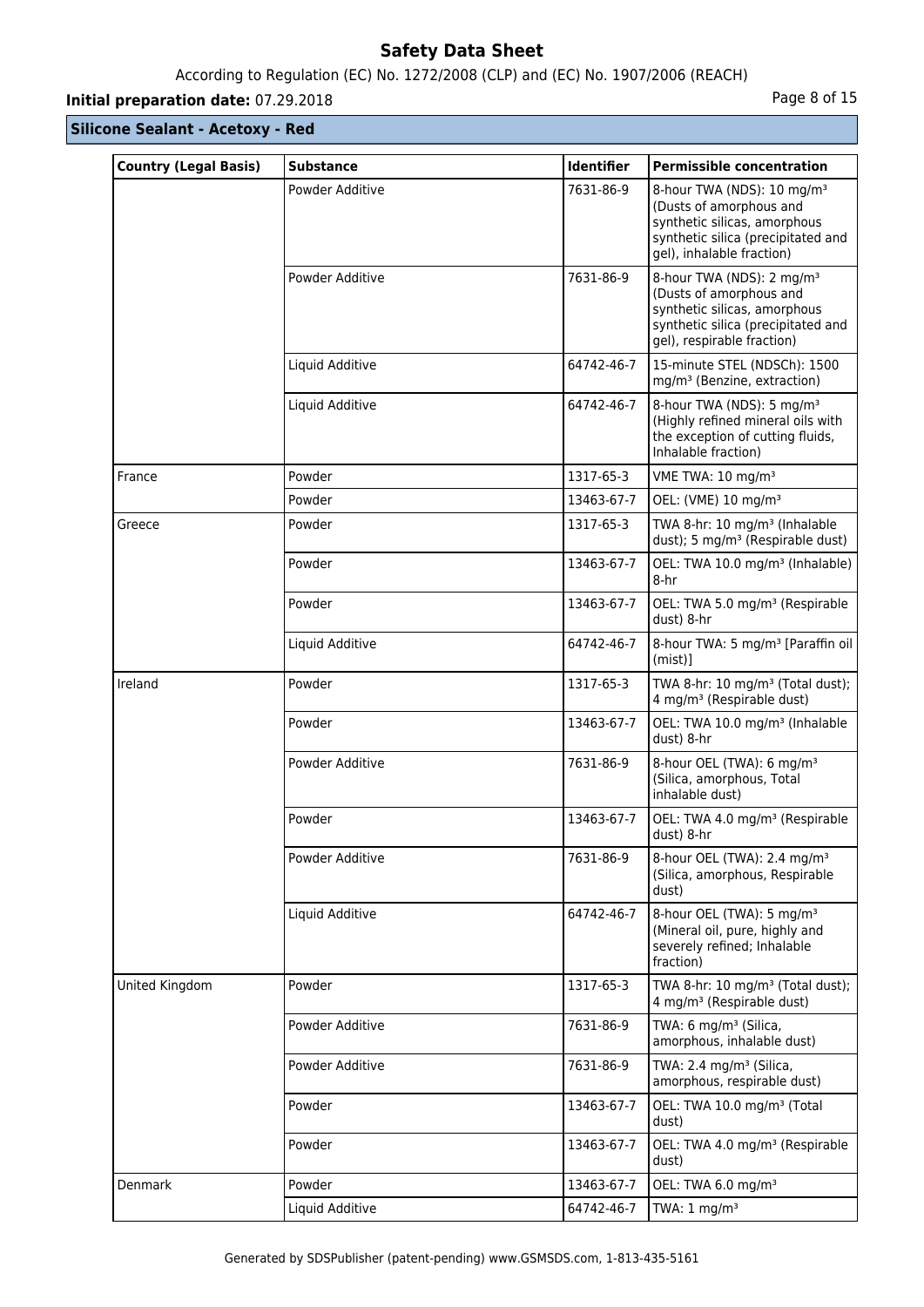## According to Regulation (EC) No. 1272/2008 (CLP) and (EC) No. 1907/2006 (REACH)

#### **Initial preparation date:** 07.29.2018 **Page 9 of 15**

#### **Silicone Sealant - Acetoxy - Red**

| <b>Country (Legal Basis)</b> | <b>Substance</b> | <b>Identifier</b> | <b>Permissible concentration</b>                                              |
|------------------------------|------------------|-------------------|-------------------------------------------------------------------------------|
| Germany                      | Powder Additive  | 7631-86-9         | Limit value: 4 mg/m <sup>3</sup>                                              |
| European Union               | Liquid Additive  | 64742-46-7        | SCOEL: 8-hour TWA: 5 mg/m <sup>3</sup>                                        |
| Portugal                     | Powder           | 13463-67-7        | OEL: TWA 10.0 mg/m <sup>3</sup> 8-hr                                          |
|                              | Liquid Additive  | 64742-46-7        | 8-hour exposure limit: 400 ppm                                                |
|                              | Liquid Additive  | 64742-46-7        | 8-hour exposure limit: 5 mg/m <sup>3</sup>                                    |
|                              | Liquid Additive  | 64742-46-7        | Short-term exposure limit: 10<br>mg/m <sup>3</sup>                            |
| Spain                        | Powder           | 13463-67-7        | OEL: (VLA ED) 10.0 mg/m <sup>3</sup> 8-hr                                     |
|                              | Liquid Additive  | 64742-46-7        | 8-hour daily exposure limit<br>(VLA_ED): 5 mg/m <sup>3</sup>                  |
|                              | Liquid Additive  | 64742-46-7        | 15-minute STEL (VLA-EC): 10<br>mg/m <sup>3</sup>                              |
| Sweden                       | Powder           | 13463-67-7        | OEL: (NGV) 5.0 (Total dust)<br>mg/m <sup>3</sup>                              |
|                              | Liquid Additive  | 64742-46-7        | Level Limit Value (NGV): 1 mg/m <sup>3</sup><br>(Oil mist including oil fume) |
|                              | Liquid Additive  | 64742-46-7        | Short Term Limit (KTV): 3 mg/m <sup>3</sup><br>(Oil mist including oil fume)  |
| Netherlands                  | Liquid Additive  | 64742-46-7        | Binding 8-hour TWA: 5 mg/m <sup>3</sup><br>[Oil mist (mineral oil)]           |

#### **Biological limit values:**

No biological exposure limits noted for the ingredient(s).

#### **Derived No Effect Level (DNEL):**

Not determined or not applicable.

#### **Predicted No Effect Concentration (PNEC):**

Not determined or not applicable.

#### **Information on monitoring procedures:**

Monitoring of the concentration of substances in the breathing zone of workers or in the general workplace may be required to confirm compliance with an OEL and adequacy of exposure controls Biological monitoring may also be appropriate for some substances

## **8.2 Exposure controls**

## **Appropriate engineering controls:**

Emergency eye wash fountains and safety showers should be available in the immediate vicinity of use or handling.

Provide exhaust ventilation or other engineering controls to keep the airborne concentrations of vapor and mists below the applicable workplace exposure limits (Occupational Exposure Limits-OELs) indicated above.

## **Personal protection equipment**

#### **Eye and face protection:**

Safety goggles or glasses, or appropriate eye protection.

## **Skin and body protection:**

Select glove material impermeable and resistant to the substance.

Wear appropriate clothing to prevent any possibility of skin contact.

#### **Respiratory protection:**

If engineering controls do not maintain airborne concentrations below recommended exposure limits (where applicable) or to an acceptable level (in countries where exposure limits have not been established), an approved respirator must be worn.

#### **General hygienic measures:**

Avoid contact with skin, eyes and clothing.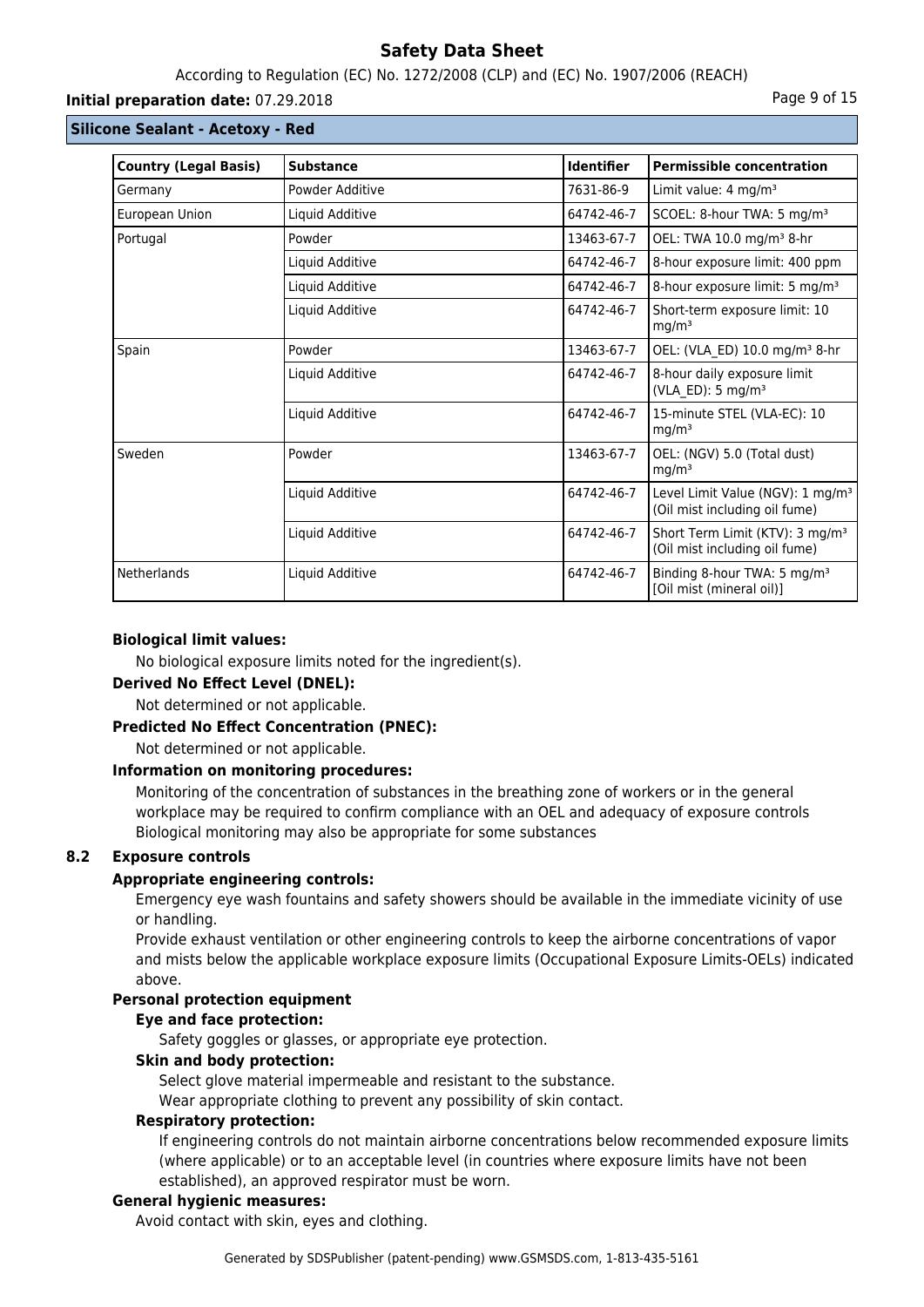According to Regulation (EC) No. 1272/2008 (CLP) and (EC) No. 1907/2006 (REACH)

### **Initial preparation date:** 07.29.2018 **Page 10 of 15** Page 10 of 15

**Silicone Sealant - Acetoxy - Red**

Wash hands before breaks and at the end of work.

Wash contaminated clothing before reuse.

# **Environmental exposure controls:**

Select controls based on a risk assessment of local conditions. See section 6 for information on accidental release measures.

#### **SECTION 9: Physical and chemical properties**

#### **9.1 Information on basic physical and chemical properties**

| Not available<br>Not available<br>Not available<br>Not available |
|------------------------------------------------------------------|
|                                                                  |
|                                                                  |
|                                                                  |
|                                                                  |
| Not available                                                    |
| 100°C (212°F)                                                    |
| Not available                                                    |
| Not available                                                    |
| Not available                                                    |
| Not available                                                    |
| Not available                                                    |
| Not available                                                    |
|                                                                  |
| Not available                                                    |
| Not determined or not available.                                 |
| lNot available                                                   |
| Not available                                                    |
| Not available                                                    |
| Not available                                                    |
| Not available                                                    |
| Not available                                                    |
| Not available                                                    |
|                                                                  |

#### **9.2 Other information**

## **SECTION 10: Stability and reactivity**

#### **10.1 Reactivity:**

Does not react under normal conditions of use and storage.

## **10.2 Chemical stability:**

Stable under normal conditions of use and storage.

#### **10.3 Possibility of hazardous reactions:**

None under normal conditions of use and storage.

## **10.4 Conditions to avoid:**

None known.

#### **10.5 Incompatible materials:** None known.

**10.6 Hazardous decomposition products:** None known.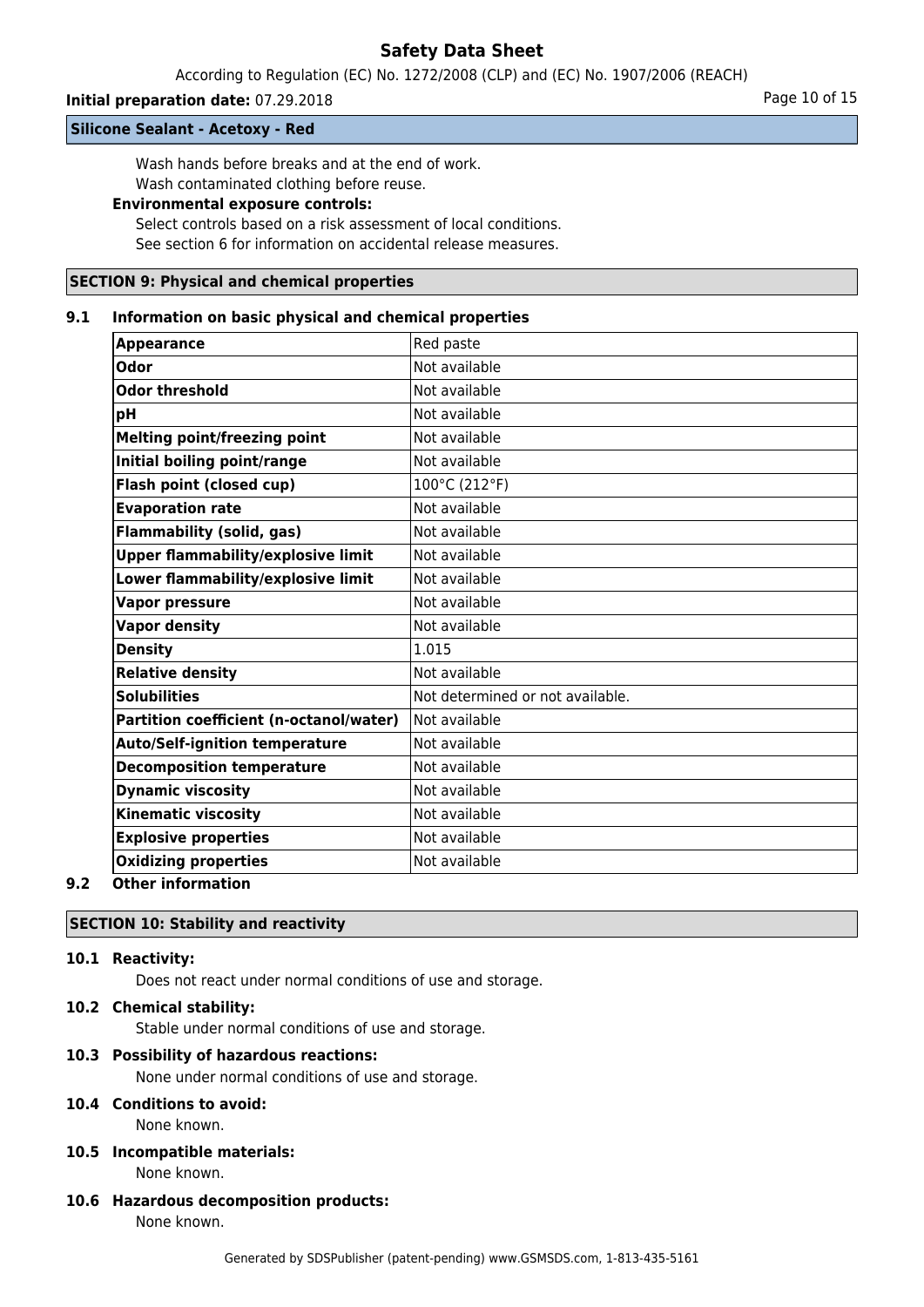According to Regulation (EC) No. 1272/2008 (CLP) and (EC) No. 1907/2006 (REACH)

#### **Initial preparation date:** 07.29.2018 **Page 11 of 15** and the page 11 of 15

**Silicone Sealant - Acetoxy - Red**

#### **SECTION 11: Toxicological information**

#### **11.1 Information on toxicological effects**

#### **Acute toxicity**

**Assessment:** Based on available data, the classification criteria are not met.

**Product data:** No data available.

**Substance data:** No data available.

#### **Skin corrosion/irritation**

**Assessment:** Causes skin irritation

**Product data:**

No data available.

#### **Substance data:**

| Name            | Result                                   |  |
|-----------------|------------------------------------------|--|
| Liquid Additive | Causes severe skin burns and eye damage. |  |
|                 | Causes severe skin burns and eye damage. |  |

#### **Serious eye damage/irritation**

**Assessment:** Based on available data, the classification criteria are not met.

**Product data:**

No data available.

**Substance data:** No data available.

#### **Respiratory or skin sensitization**

**Assessment:** Based on available data, the classification criteria are not met.

- **Product data:**
- No data available.

**Substance data:** No data available.

#### **Carcinogenicity**

**Assessment:** May cause cancer

**Product data:** No data available.

#### **Substance data:**

| <b>Name</b> | <b>Species</b> | <b> Result</b>                                                           |
|-------------|----------------|--------------------------------------------------------------------------|
| Powder      |                | Not applicable. Airborne, unbound particles of respirable size are known |
|             |                | Ito cause cancer.                                                        |

#### **International Agency for Research on Cancer (IARC):**

| <b>Name</b>                 | <b>Classification</b>                                          |
|-----------------------------|----------------------------------------------------------------|
| Powder Additive             | Group 3 - Not classifiable as to its carcinogenicity to humans |
| <i><u><b>Powder</b></u></i> | Group 2B                                                       |

**National Toxicology Program (NTP):** None of the ingredients are listed.

#### **Germ cell mutagenicity**

**Assessment:** Based on available data, the classification criteria are not met.

**Product data:** No data available.

**Substance data:** No data available.

#### **Reproductive Toxicity**

**Assessment:** Based on available data, the classification criteria are not met.

**Product data:**

No data available.

**Substance data:** No data available.

#### **Specific target organ toxicity (single exposure)**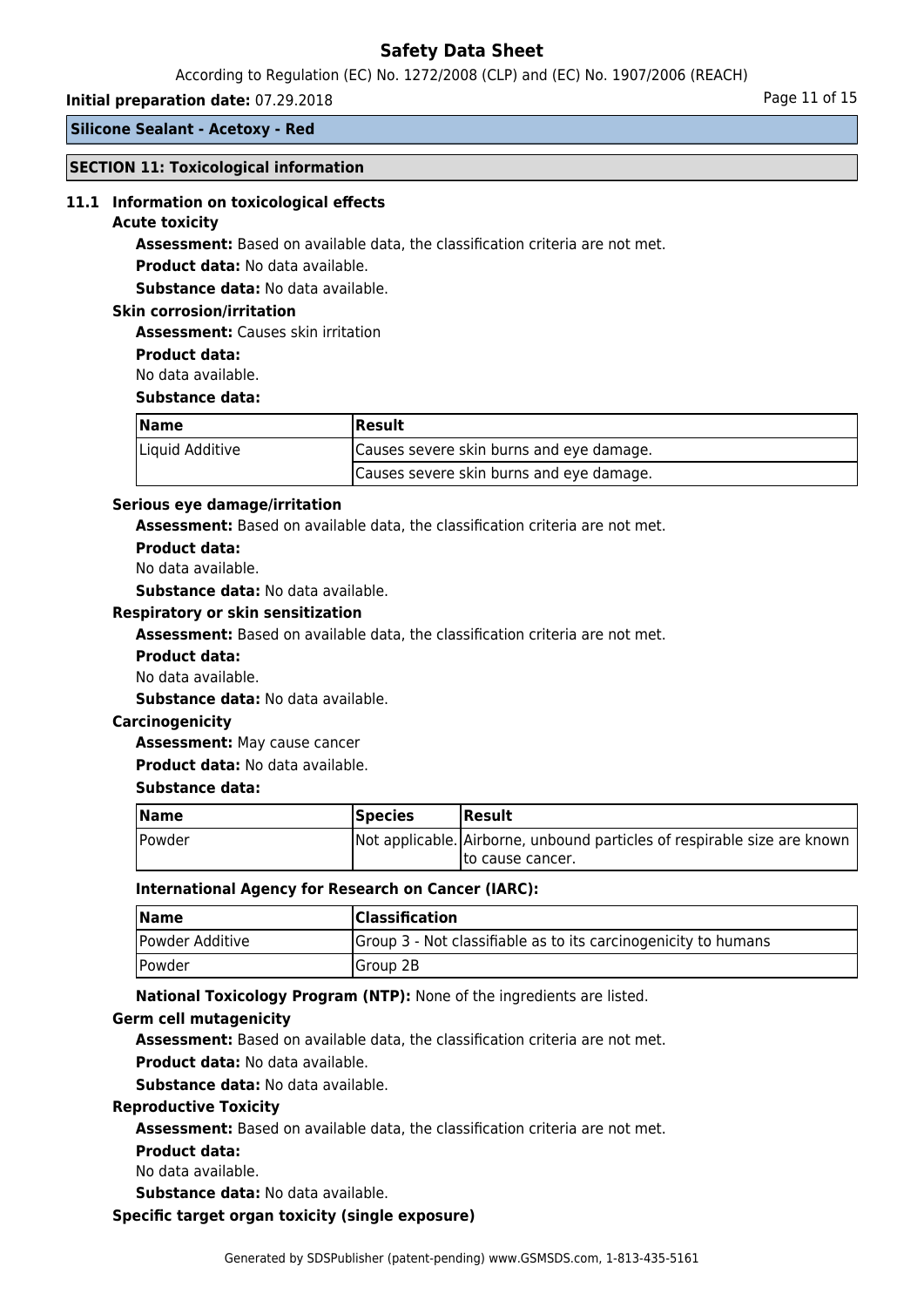According to Regulation (EC) No. 1272/2008 (CLP) and (EC) No. 1907/2006 (REACH)

#### **Silicone Sealant - Acetoxy - Red**

**Initial preparation date:** 07.29.2018 **Page 12 of 15 Assessment:** Based on available data, the classification criteria are not met. **Product data:** No data available. **Substance data:** No data available. **Specific target organ toxicity (repeated exposure) Assessment:** Based on available data, the classification criteria are not met. **Product data:** No data available. **Substance data:** No data available. **Aspiration toxicity Assessment:** Based on available data, the classification criteria are not met. **Product data:** No data available. **Substance data:** No data available. **Information on likely routes of exposure:** No data available. **Symptoms related to the physical, chemical and toxicological characteristics:** No data available. **Other information:** No data available. **SECTION 12: Ecological information**

#### **12.1 Toxicity**

## **Acute (short-term) toxicity**

**Assessment:** Based on available data, the classification criteria are not met.

**Product data:** No data available.

**Substance data:** No data available.

# **Chronic (long-term) toxicity**

**Product data:** No data available.

**Substance data:** No data available.

## **12.2 Persistence and degradability**

**Product data:** No data available.

**Substance data:** No data available.

# **12.3 Bioaccumulative potential**

**Product data:** No data available.

**Substance data:** No data available.

## **12.4 Mobility in soil**

**Product data:** No data available. **Substance data:** No data available.

## **12.5 Results of PBT and vPvB assessment**

**PBT assessment:** This product does not contain any substances that are assessed to be a PBT. **vPvB assessment:** This product does not contain any substances that are assessed to be a vPvB.

**12.6 Other adverse effects:** No data available.

# **SECTION 13: Disposal considerations**

# **13.1 Waste treatment methods**

# **Relevant information:**

It is the responsibility of the waste generator to properly characterize all waste materials according to applicable regulatory entities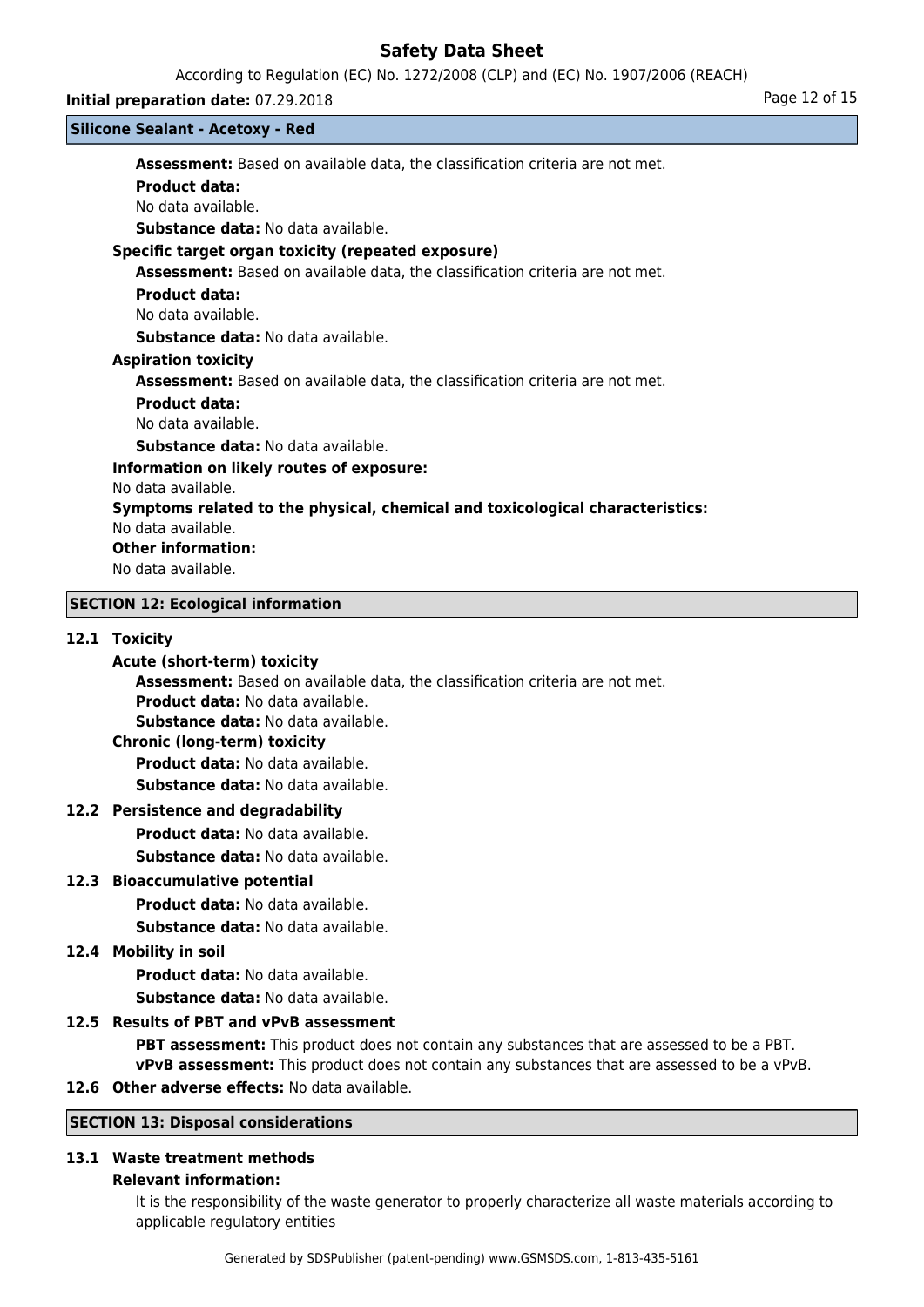According to Regulation (EC) No. 1272/2008 (CLP) and (EC) No. 1907/2006 (REACH)

# **Initial preparation date:** 07.29.2018 **Page 13 of 15** Page 13 of 15

## **Silicone Sealant - Acetoxy - Red**

#### **SECTION 14: Transport information**

#### **International Carriage of Dangerous Goods by Road/Rail (ADR/RID)**

| UN number                     | Not regulated |
|-------------------------------|---------------|
| UN proper shipping name       | Not regulated |
| UN transport hazard class(es) | l None        |
| Packing group                 | l None        |
| <b>Environmental hazards</b>  | l None        |
| Special precautions for user  | l None        |

#### **International Carriage of Dangerous Goods by Inland Waterways (ADN)**

| UN number                     | Not regulated |
|-------------------------------|---------------|
| UN proper shipping name       | Not regulated |
| UN transport hazard class(es) | <b>None</b>   |
| Packing group                 | <b>None</b>   |
| <b>Environmental hazards</b>  | <b>None</b>   |
| Special precautions for user  | l None        |

#### **International Maritime Dangerous Goods (IMDG)**

| UN number                     | Not Regulated |
|-------------------------------|---------------|
| UN proper shipping name       | Not Regulated |
| UN transport hazard class(es) | l None        |
| Packing group                 | None          |
| <b>Environmental hazards</b>  | None          |
| Special precautions for user  | l None        |

#### **International Air Transport Association Dangerous Goods Regulations (IATA-DGR)**

| UN number                     | Not Regulated |
|-------------------------------|---------------|
| UN proper shipping name       | Not Regulated |
| UN transport hazard class(es) | l None        |
| <b>Packing group</b>          | l None        |
| <b>Environmental hazards</b>  | l None        |
| Special precautions for user  | None          |

# **SECTION 15: Regulatory information**

# **15.1 Safety, health and environmental regulations/legislation specific for the substance or mixture.**

# **European regulations**

## **Inventory listing (EINECS):**

| 170131-67-8 | <b>IResin</b>   | Not<br>lListed |
|-------------|-----------------|----------------|
| 163148-62-9 | Liquid Additive | Listed         |
| 164742-46-7 | Liquid Additive | Listed         |
| 4253-34-3   | Liquid Additive | ا Listed       |
| 17689-77-9  | Liquid Additive | Listed         |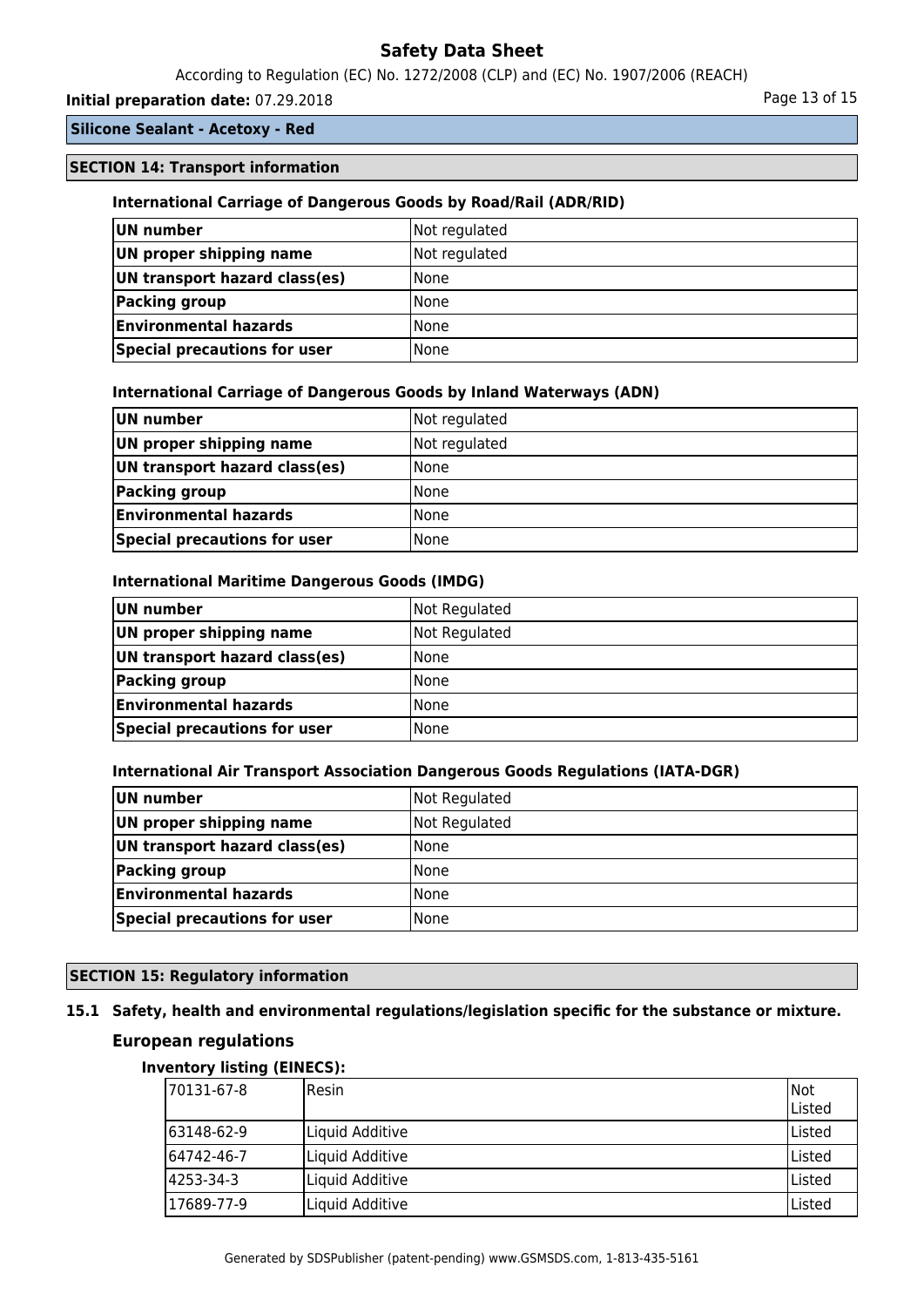According to Regulation (EC) No. 1272/2008 (CLP) and (EC) No. 1907/2006 (REACH)

## **Initial preparation date:** 07.29.2018 **Page 14 of 15**

**Silicone Sealant - Acetoxy - Red**

| 7631-86-9  | Powder Additive   | Listed |
|------------|-------------------|--------|
| 1317-65-3  | lPowder           | Listed |
| 13463-67-7 | lPowder           | Listed |
| 1332-37-2  | Pigment or Powder | Listed |
| 147-14-8   | Pigment or Powder | Listed |

**REACH SVHC candidate list:** Not determined.

**REACH SVHC Authorizations:** Not determined.

**REACH Restriction:** Not determined.

**Water hazard class (WGK) (Product):** Not determined.

#### **Water hazard class (WGK) (Substance):**

| <b>Ingredient Name</b> | <b>CAS</b> | <b>Class</b>                |
|------------------------|------------|-----------------------------|
| Resin                  | 70131-67-8 | Class 1                     |
| Liquid Additive        | 63148-62-9 |                             |
| Powder                 | 1317-65-3  | Non-hazardous to water.     |
| Powder                 | 13463-67-7 | Non-hazardous to water.     |
| Pigment or Powder      | 1332-37-2  | Inwg non-hazardous to water |
| Pigment or Powder      | 147-14-8   | Non-hazardous to water.     |

# **Other regulations**

**Germany TA Luft:** Germany TA Luft Class III - Section 5.2.2 **Germany MAK:** 8-hour TWA: 4 mg/m<sup>3</sup> (Inhalable fraction)

#### **15.2 Chemical Safety Assessment**

No Chemical Safety Assessment has been carried out for this substance/mixture by the supplier.

## **SECTION 16: Other information**

#### **Indication of changes:**

| Not applicable.                                |                                                                 |                    |
|------------------------------------------------|-----------------------------------------------------------------|--------------------|
| <b>Abbreviations and Acronyms: None</b>        |                                                                 |                    |
| <b>Classification procedure:</b>               |                                                                 |                    |
|                                                | Classification according to Regulation (EC) No. 1272/2008 (CLP) | <b>Method Used</b> |
| Carcinogenicity, category 1B                   |                                                                 | Calculation method |
| Skin irritation, category 2                    |                                                                 | Calculation method |
| <b>Summary of classification in section 3:</b> |                                                                 |                    |
| Carc. 1B; H350                                 | Carcinogenicity, category 1B                                    |                    |
|                                                |                                                                 |                    |

## **Summary of hazard statements in section 3:**

| H350 | ್ಲವಾರ Cancer<br>мa |
|------|--------------------|
|      |                    |

## **Disclaimer:**

This product has been classified in accordance with EC No. 1272/2008 (CLP) and EC No. 1907/2006 (REACH). The information provided in this SDS is correct, to the best of our knowledge, based on information available. The information given is designed only as a guidance for safe handling, use, storage, transportation and disposal and is not to be considered a warranty or quality specification. The information relates only to the specific material designated and may not be valid for such material used in combination with any other materials, unless specified in the text. The responsibility to provide a safe workplace remains with the user.

# **NFPA:** 2-0-0 **HMIS:** 2-0-0 **Initial preparation date:** 07.29.2018